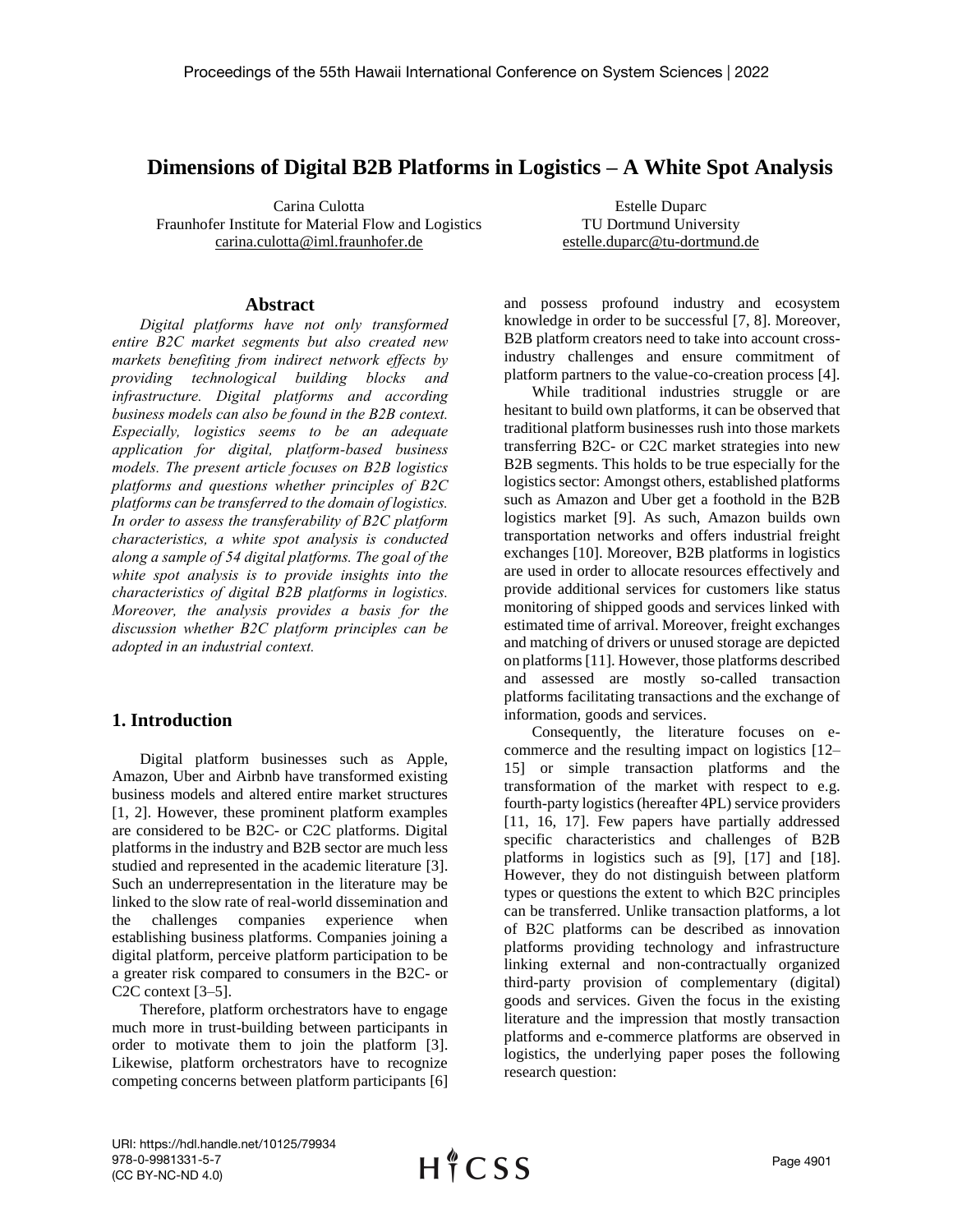**Research Question:** *To which extent can B2C platforms principles be observed in a B2B platform context in logistics?*

Thereby, the paper is structured as follows: The next respectively second section lays the theoretical basis for digital platforms and their characteristics. The third section links digital platforms with logistics. The fourth section deals with a white spot analysis of logistics platforms and matches logistical tasks with platform characteristics identified in the B2C literature. The paper closes with a discussion of the findings and provides and outlook for further research.

# **2. Theoretical Foundations of Digital Platforms and Ecosystems**

In general, digital platforms reduce transaction costs and facilitate interaction between different parties that would otherwise not have interacted. Digital platforms thereby build upon **direct** and **indirect network effects**. In their seminal work [19, 20] propose the theory of network externalities which is widely cited in the context of platform economics. In specific, [19] show that positive consumption externalities emerge when users benefit from the adoption of other users of the same product. One prominent example for instances is the telephone, whose value is dependent on the number of users. As more users use a telephone, the more attractive it is for further users to buy a telephone. Those network externalities can also be transferred to markets consisting of firms that produce interlinked products such as software and hardware. If compatibility is given, suppliers and consumers will benefit from positive network externalities [20]. However, **coordination** and achievement of compatibility is not only difficult but costly and have to be considered with respect to competitive advantages [20].

Digital platforms however, provide such a coordination. At first of all, direct network effects as in the case of the telephone describe the utility users derive from the interaction with other users respectively the platform owner itself [21]. A more current example would be social networks providing value for users by allowing interaction between them. At the same time, digital platforms can enforce indirect network effects respectively network externalities in the sense of [19] by opening up their technology to external firms. By the provision of **technological building blocks**, external firms and programmers can develop goods and services that complement the original value proposition of the focal firm [22]. Basically, indirect network effects entail that the more **complementary goods and services** are

attached to the original platform, the more users will be attracted to join the platform leading to the attraction of further complementary providers [23, 24]. In the case of social networks this would for instances imply the incorporation of additional features such as games or advertisement. Consequently, indirect network effects do not only explain why platforms are successful but also why platforms benefit from increasing returns to scale and thus have a tendency for monopolization respectively market-tipping occurring against the background of far-reaching network effects [2, 25].

Thereof, platforms can be characterized either as **two-sided platforms** or **multisided platforms** [25]. Platforms bringing together two market sides can be seen as two-sided platforms whereas platforms that connect for instances third-party sellers as an additional platform participant can be seen as multisided platforms [26]. On the basis of these observations [2] and [27] characterize digital platforms either as a **transaction platform** or as an **innovation platform**. The main purpose of transaction platforms is to facilitate the exchange of information, services or goods between different platform participants [2]. Examples for transaction platforms are platforms that act as intermediaries such as market places like eBay or social networks like Twitter. However, innovation platforms create value by enabling the joint creation of innovation by providing technological building blocks rendering possible the provision and emergence of complementary products and services [2]. On the basis of such technological building blocks such as application programming interfaces (hereafter APIs) or access to software development kits, other firms can develop and provide new products and services [28]. Such complementary goods or services add value to the modular character of the platform by contributing additional soft- or hardware that complements the original product and thereby enforce indirect network effects [29]. One prominent example is the App Store, as Apple's smartphones would be rather unattractive without applications. Hence, innovation platform providers do not only provide technological infrastructure but become orchestrators of **ecosystems**. In general, an ecosystem can be defined as "[…] *a group of interacting firms that depend on each other's activities*" [30 p. 2]. Thereby, ecosystems require complementary innovations that may come from different industries and are not bound to contractual agreements [30]. Consequently, digital platforms incorporating complementary products and services can be seen as digital ecosystems with the focal platform being the orchestrator [31, 32]. Besides transaction- and innovation platforms, **hybrid**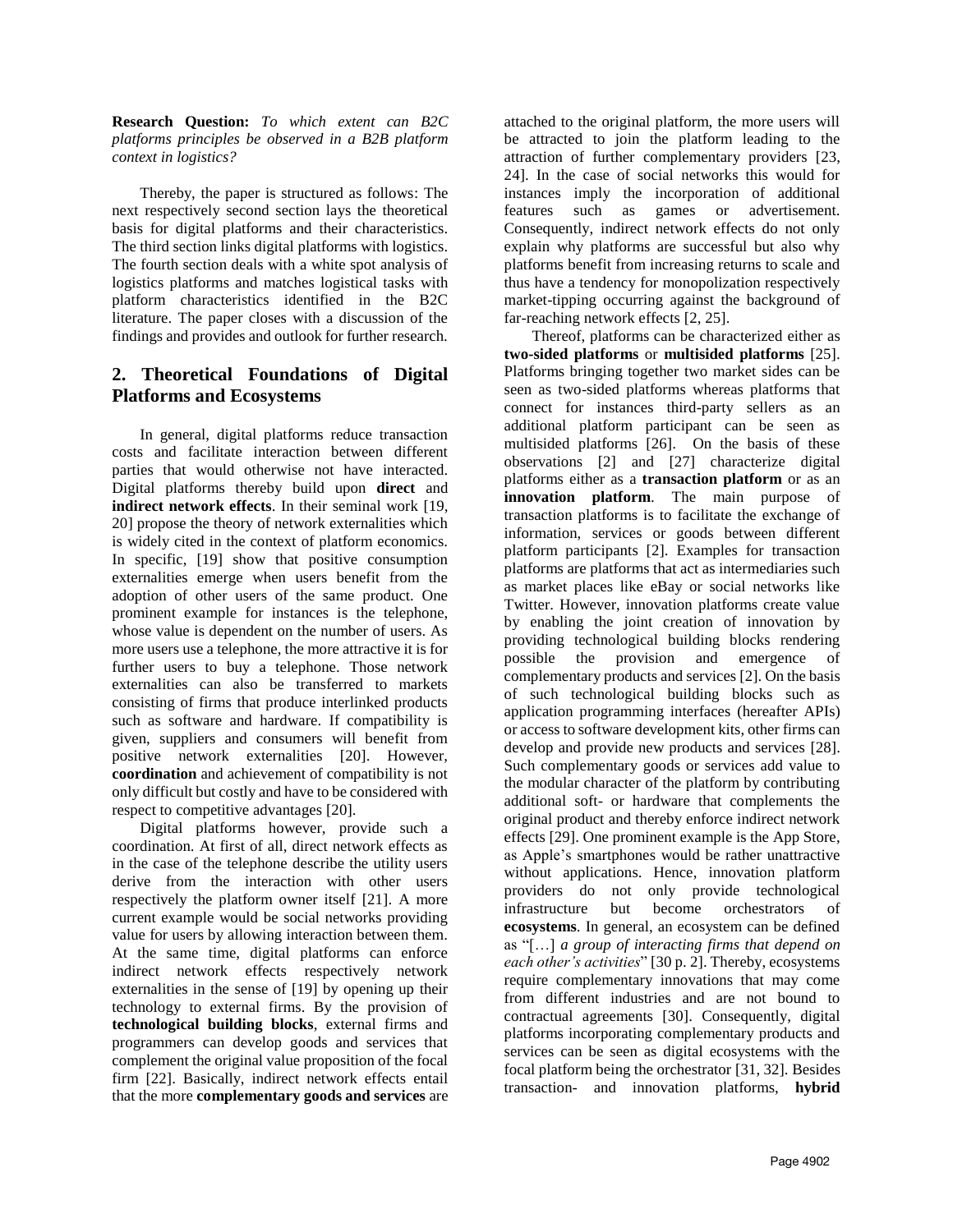**platforms** do also exist. Those are platforms that incorporate elements of transaction platforms as well as innovation platforms. General examples are Google and Facebook as they do not only allow for transactions but also provide technological modules for further applications [27].

Generally, the empirical basis for analysis of digital platforms and ecosystems are often B2C- or C2C platforms drawing on examples from video game industry [33], private transportation and accommodation or e-commerce, consumer goods and social networks [31, 34].

## **3. Digital Platforms in Logistics**

Logistical tasks are essential elements of almost every business and can often be seen as a key factor for economic success of many firms. There are numerous concepts of logistics and the according tasks. The Council of Supply Chain Management Professionals currently defines logistics management as following: "*Logistics management is that part of supply chain management that plans, implements, and controls the efficient, effective forward and reverses flow and storage of goods, services and related information between the point of origin and the point of consumption in order to meet customers' requirements*" [35]. Thereby, logistics can be divided into different domains being supply logistics, intraand production logistics, distribution logistics and reverse logistics [36]. Within each domain, different tasks have to be fulfilled and can supported by various tools and technologies such as cyber-physical systems or cloud computing.

On a very essential level, [37 p. 6] name those **key tasks of logistics** to be:

- Storage, warehousing and materials handling
- Packaging and unitization
- **Inventory**
- (Freight) Transport
- Information and control.

Similarly, [36] name the same logistics tasks but distinguish between storage and warehousing and add order picking and materials handling as explicit tasks.

From an economic-theoretical point of view, the purposes and tasks of logistics and supply chain management can be explained by different theories such as transaction cost economics and network theory. Amongst others, **transaction costs economics** explains why firms outsource logistical tasks to logistics service providers [38–40]. Managing only one relationship with only one third-party logistics (hereafter 3PL) provider is often less costly in terms of transaction costs than managing several direct relationships with customers [40]. Similarly, [41] emphasize the reduction of transaction costs as a major criterion to outsource logistical activities to 3PL providers. Likewise, **network theory** helps to explain why 3PL providers are also meant to manage relationships between customers and interacting firms during the logistical process [40]. Consequently, logistics can be seen as a tool to reduce transaction costs and increase efficiency and transparency between interacting parties [40]. At the same time, network theory and transaction cost economics are also amongst others foundations for theoretical considerations of digital platforms [2, 42]. Given a common theoretical basis for logistics as a network coordinator and the purpose to reduce transaction costs, it may be standing to reason that logistics as a task and as an industry is predestined to be an appropriate field of application for digital platforms.

Thereby, digital platforms in logistics seem to be driven by start-ups as  $[43]$  and  $[18, 44]$  show. The most common types of platforms in logistics are freight exchanges, comparison and booking portals and digital forwarders [18, 44]. Based on the circumstance that start-ups seem to transform the logistics market, [43] analyze and identify five different archetypes of business models. Four out of five business models are platform-based, such as booking platforms for transportation or digital markets for warehousing services. The role of start-ups and 4PL-related business models as a challenge for traditional 3PL is also discussed by [9]. Thereby, [9] recognize that **platform-based business models** are on the one hand a threat for 3PL providers but at the same time have a tremendous potential as well. In addition, [18] and [9] note that traditional logistics providers who focus on standardization will be likely to lose market shares as additional digital services and the integration into individual supply chains of customers are experiencing an increasing demand. Therefore, 3PL providers should not solely focus on standardization but try to benefit from the underlying advantages of platforms. Furthermore, [9] suggest that 3PL can benefit from **collaborative consumption** as 3PL providers can reduce costs by efficient usage of assets allowing for more capacities in order to develop additional digital assets and services. Moreover, [9] implicitly suggest that 3PL logistics providers could benefit from providing **technological infrastructure** and thereby integrating complementary goods and services resulting in additional business opportunities due to indirect network effects.

Rather from a user- than from a providing perspective, [17] discuss criteria for joining digital, yet existing freight platforms from the viewpoint of 3PL providers. Thus, the authors do not elaborate on the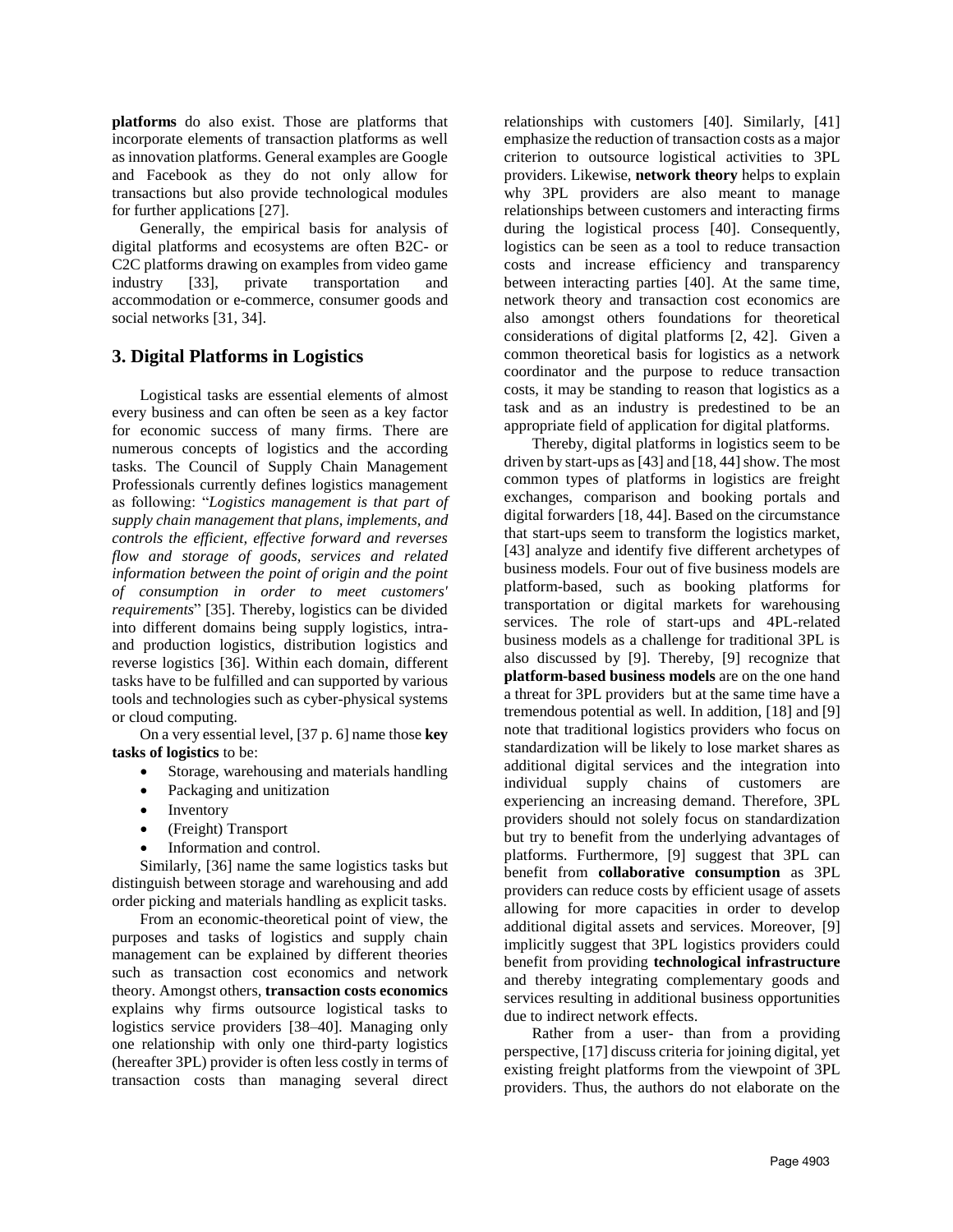potentials of creating platforms for 3PL per se but describe the characteristics and functioning principals of digital B2B platforms. Based on their empirical findings, [17] identify different potentials and likewise risks associated with joining a platform from the viewpoint of logistics service providers. The main opportunity related with freight platforms, is the **increase in efficiency** due to the underlying matching mechanisms and reduction in search costs [17]. Moreover, trust can be established by gatekeeping mechanisms as a basis for collaboration via the platform [17]. However, [17] find that logistics service providers are hesitant to use platforms as they **fear dependencies** on the platform and respective lock-in effects due to **reduced contact to customers**. Moreover, [17] observe that costly add-ins for platform integration are hampering platform adoption. Therefore, [16] and [11] also suggest that 4PL providers whose business model is centered around an IT platform should ensure **easy integration** allowing value creation by providing additional services.

Consequently, digital platforms are described and can be found in the field of logistics. However, as already pointed out, tools and characteristics to describe digital platforms in logistics are borrowed from B2C- and C2C platform literature.

Therefore, the following section deals with the analysis of platforms in logistics by questioning whether B2C principles can be fully transferred or applied in order to describe B2B platforms in logistics.

## **4. White Spot Analysis**

In order to assess, to which extent B2C- or C2C platform characteristics can be found and respectively transferred to the B2B logistics domain, a **white spot analysis** is conducted. The white spot analysis allows for an empirical analysis. Thereby conceptional frameworks can either be confirmed or challenged by the empirical findings demonstrating eventual shortcomings. Likewise, new avenues or support for theoretical frameworks can be derived. In order to construct a useful framework for analyzing platforms and logistical tasks, respective dimensions were derived from the literature discussed above. In a next step, the first collection of possible dimensions was challenged against the sample set of digital platforms. In this way, it is ensured that the selected dimension serve the purpose. During this process, some of the initial categories were omitted in order to facilitate the subsequent white spot analysis. Consequently, the process of finding the dimensions followed an iterative manner. The final dimensions that serve as the white spot analysis framework can be found in [Table 2](#page-4-0) and [Table 3.](#page-4-1) 

#### **4.1 Data Set**

The empirical basis for the white spot analysis is a sample of 188 "logistics platforms" that were identified by a structured **web-based search** using different search engines and iterations as outlined in [Table 1.](#page-3-0) 

**Table 1: Sample selection**

<span id="page-3-0"></span>

| <b>Research Step</b> |                                       | <b>Outcome / Specification</b>                                                                                                                     |  |  |  |
|----------------------|---------------------------------------|----------------------------------------------------------------------------------------------------------------------------------------------------|--|--|--|
| $\mathbf{1}$         | Database<br>Selection                 | AngelList<br>Capterra<br>SourceForge                                                                                                               |  |  |  |
| 2                    | Search<br>Words                       | platform AND logistics<br>logistics AND platform<br>platform AND SCM                                                                               |  |  |  |
| 3                    | Selected<br>Categories<br>in Database | logistics platform<br><i>logistics software</i><br>logistics AND platform<br><i>platform AND logistics</i><br><i>logistics</i> AND <i>software</i> |  |  |  |
| $\boldsymbol{4}$     | Initial<br>Selection                  | 171 Platforms                                                                                                                                      |  |  |  |
| 5                    | Further Web<br>Search                 | 17 Additional Platforms                                                                                                                            |  |  |  |
| 6                    | Total<br>Sample                       | 188 Platforms in Total                                                                                                                             |  |  |  |
|                      | Final<br>Selection                    | 54 Actual Platforms                                                                                                                                |  |  |  |

The regional scope was not restricted and most platforms are from USA, Europe but also partly countries such as India or Canada. However, only platforms with information available in English language were considered. The corresponding results were transferred into an Excel spreadsheet in order to structure and analyze the results. In a next step, the homepages of the "platform providers" were again critically assessed with respect to the question whether the "platform" was a true platform or merely a software provider. Of those 188 "platforms" only 54 "platforms" were considered to be true digital platforms, meaning that they are connecting at least two distinct market sides given the information on the homepages. Digital offerings and services that merely provide an interface used by one distinct group in order to facilitate interaction with only the providing firm, were not considered to be platforms. Those were for instances online applications or portals for customers who seek information about their delivery or drivers that wish to manage their assigned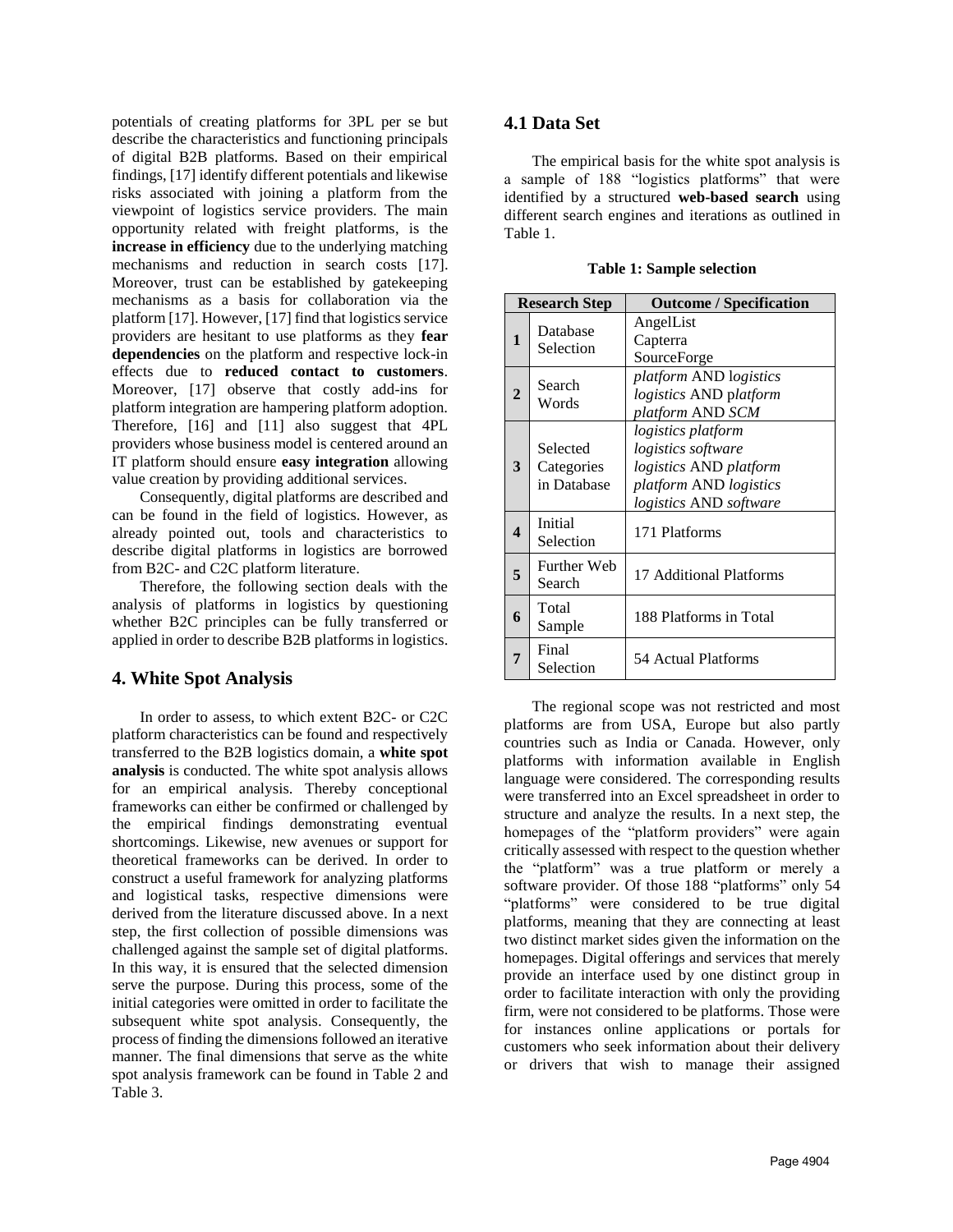transportation routes. Likewise, software-as-a-service business models were not considered to be platforms.

## **4.2 Logistics Dimensions**

In logistics many different concepts and structuring frameworks can be found. Therefore, an initial set of different aspects and categories of logistics was identified along the previous literature discussion. The criteria were checked against the data set in order to assess suitability for the following white spot analysis. The first check of the homepages of the platforms indicated that rather a **task-orientated approach** would be suitable unlike dimensions of logistical domains or industries. Consequently, the final dimensions of the white spot analysis framework were reduced to the essential tasks of logistics as outlined in [Table 2](#page-4-0) following the compact definition of [37].

**Table 2: Dimensions of logistics**

<span id="page-4-0"></span>

| <b>Logistical Task</b>                          | <b>Description</b>               |  |  |  |  |
|-------------------------------------------------|----------------------------------|--|--|--|--|
| Storage,                                        | Provision and management of      |  |  |  |  |
| Warehousing                                     | warehouses and organization      |  |  |  |  |
| and Materials                                   | of storage, structuring of goods |  |  |  |  |
| Handling [37 p.                                 | related short-distance<br>and    |  |  |  |  |
| 253 ff.]                                        | movements of materials           |  |  |  |  |
| Packaging and                                   | Packaging and labelling<br>as    |  |  |  |  |
| <b>Unitization</b> [37                          | well as product preparation      |  |  |  |  |
| p. 566 ff.]                                     |                                  |  |  |  |  |
| <b>Inventory</b> [37                            | Monitoring and management        |  |  |  |  |
| p. 191 ff.]<br>of stocks such as raw materials, |                                  |  |  |  |  |
|                                                 | in-process stocks, finished      |  |  |  |  |
|                                                 | products, pipeline<br>stocks.    |  |  |  |  |
|                                                 | general stocks and spare parts   |  |  |  |  |
| (Freight)                                       | Transportation of goods via air, |  |  |  |  |
| <b>Transportation</b>                           | road, sea and rail and related   |  |  |  |  |
| [37 p. 365 ff.]                                 | services                         |  |  |  |  |
| <b>Information</b>                              | Activities and services<br>that  |  |  |  |  |
| and Control                                     | with optimizing<br>deal<br>the   |  |  |  |  |
| [37 p. 503 ff.]                                 | supply chain and the logistics   |  |  |  |  |
|                                                 | process such as data analysis,   |  |  |  |  |
|                                                 | forecasting, cost<br>and         |  |  |  |  |
|                                                 | performance monitoring,          |  |  |  |  |
|                                                 | automatic payments etc.          |  |  |  |  |

# **4.3 Platform Dimensions**

Analogously to the logistical tasks, different characteristics of digital B2C platforms were derived from the according literature discussion with respect

to platforms and ecosystems. After a first empirical check and whether information was assessable, the characteristics outlined in [Table 3](#page-4-1) were chosen in order to structure the framework of the white spot analysis. The final dimensions are divided into three main themes with different sub-dimensions. Thereby, the final dimensions are rather general and can be applied independently of the respective industry or branch. The identified dimensions are the essentials of platform standard literature and often used in the standard B2C- and C2C literature in order to describe and explain the functioning of digital platforms and ecosystems.

<span id="page-4-1"></span>

| <b>Platform</b>          | <b>Description</b>                         |  |  |  |
|--------------------------|--------------------------------------------|--|--|--|
| <b>Characteristics</b>   |                                            |  |  |  |
| <b>Interacting</b>       | Amount of interacting parties:             |  |  |  |
| Parties [25]             | platform provider and two                  |  |  |  |
| Two-sided                | market sides that are matched              |  |  |  |
| Platform                 | (two-sided) or<br>platform                 |  |  |  |
| Multisided               | provider, two interacting                  |  |  |  |
| Platform                 | market sides and a third party             |  |  |  |
|                          | (multisided).                              |  |  |  |
| <b>Type of</b>           | Platforms that are providing               |  |  |  |
| Platform [2,             | technological building blocks              |  |  |  |
| 27]                      | and digital infrastructure for             |  |  |  |
| Innovation               | other companies<br>and                     |  |  |  |
| Platform                 | developers that connect with               |  |  |  |
| Transaction              | customers (innovation)<br>or               |  |  |  |
| Platform                 | platforms that are facilitating            |  |  |  |
| Hybrid                   | transactions or exchange<br>of             |  |  |  |
| Platform                 | information (transaction)<br><sub>or</sub> |  |  |  |
|                          | platforms doing both (hybrid).             |  |  |  |
| Comple-                  | Open external contribution of              |  |  |  |
| mentary                  | digital complements increasing             |  |  |  |
| Services <sup>[30]</sup> | the value of the platform                  |  |  |  |
| External                 | (external complements) unlike              |  |  |  |
| Comple-                  | third-party side being<br>a                |  |  |  |
| ments                    | integrated by e.g. its own API's           |  |  |  |
| Internal                 | or additional features offered             |  |  |  |
| Additional               | by the platform provider itself            |  |  |  |
| Services                 | (internal additional services).            |  |  |  |

# **4.4 Results**

In order to derive whether the identified criteria were applicable or not, information from the homepages of the according 54 platforms were analyzed in depth and structured against the derived dimensions. The results are shown in [Table 4.](#page-5-0)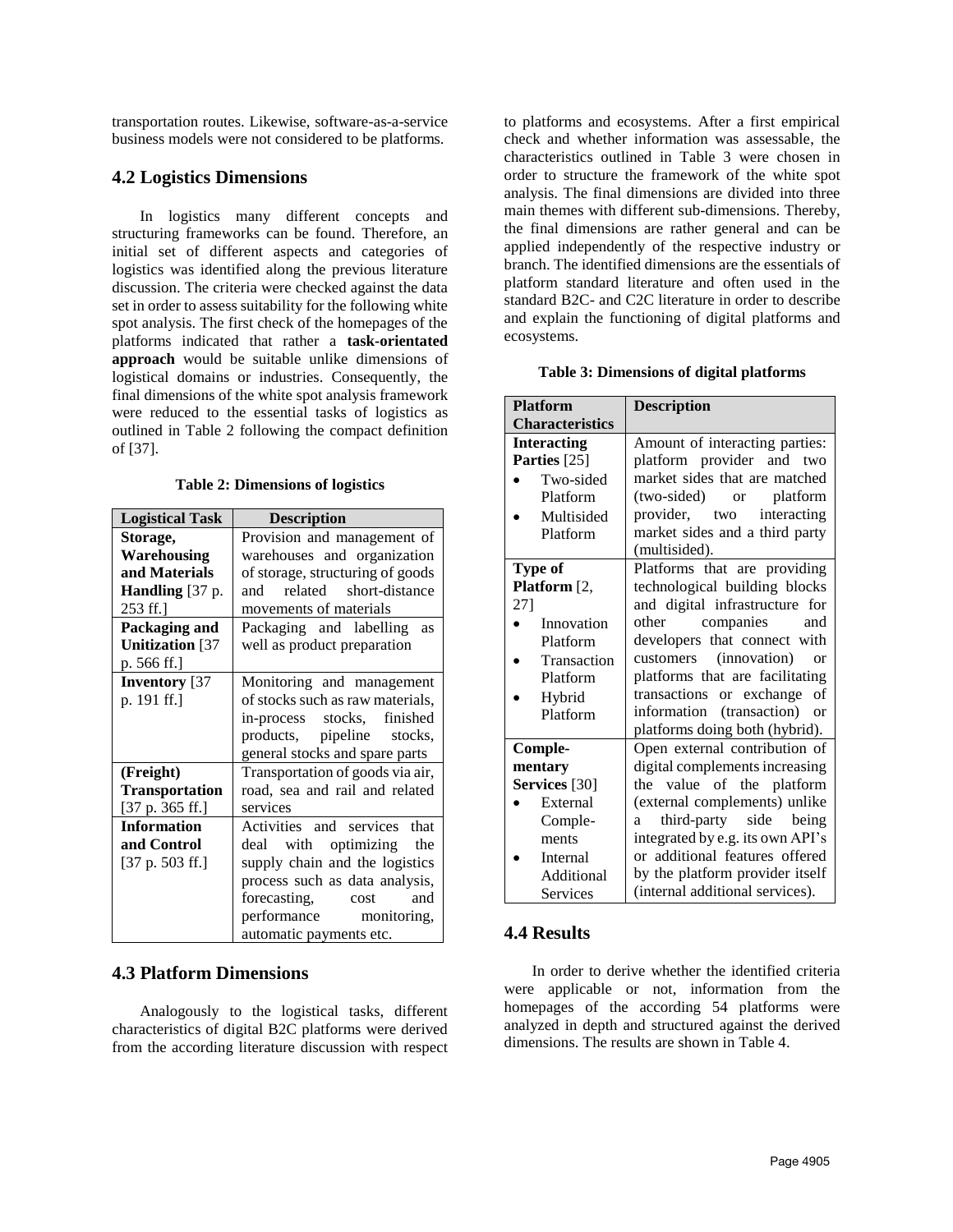<span id="page-5-0"></span>

|                                                   | <b>Interacting Parties</b>              |                                                                                       | <b>Type of Platform</b>                                                   |                              |                                    | Complementary<br><b>Services</b>    |                                                                                                                       |
|---------------------------------------------------|-----------------------------------------|---------------------------------------------------------------------------------------|---------------------------------------------------------------------------|------------------------------|------------------------------------|-------------------------------------|-----------------------------------------------------------------------------------------------------------------------|
|                                                   | <b>Two-sided</b>                        | Multi-<br>sided                                                                       | Inno-<br>vation                                                           | <b>Trans-</b><br>action      | <b>Hybrid</b>                      | <b>External</b><br>Comple-<br>ments | <b>Internal</b><br><b>Additional</b><br><b>Services</b>                                                               |
| Materials Handling<br>Warehousing and<br>Storage, | Stowga                                  | Easyship,<br>FourKites,<br>Getbyrd,<br>Stord                                          |                                                                           | Getbyrd,<br>Stord,<br>Stowga | Easyship,<br>FourKites             |                                     | Easyship,<br>FourKites,<br>Getbyrd,<br>Stord,<br>Stowga                                                               |
|                                                   | $n = 1$                                 | $n = 10$                                                                              | White Spot<br>$\mathbf{2}$                                                | $n = 3$                      | $n = 8$                            | <b>White Spot</b><br>3              | $n = 11$                                                                                                              |
| Packaging and<br>Unitization                      | INFr8                                   | Getbyrd,<br>Shipfusion,<br>Shippo,<br>Shipwire                                        |                                                                           | Getbyrd,<br>INFr8            | Shipfusion,<br>Shippo,<br>Shipwire |                                     | Getbyrd,<br>INFr8,<br>Shipfusion,<br>Shippo,<br>Shipwire                                                              |
|                                                   | $n = 1$                                 | $\mathbf{n} = \mathbf{8}$                                                             |                                                                           | $\mathbf{n} = 2$             | $n = 7$                            |                                     | $n = 9$                                                                                                               |
| Inventory                                         | <b>White Spot</b><br>1                  | Getbyrd,<br>Shipfusion,<br>Shippo,<br>Shipwire,<br>W3bstore                           |                                                                           | Getbyrd,<br>W3bstore         | Shipfusion,<br>Shippo,<br>Shipwire |                                     | Getbyrd,<br>Shipfusion,<br>Shippo,<br>Shipwire,<br>W3bstore                                                           |
|                                                   |                                         | $n = 8$                                                                               |                                                                           | $\mathbf{n}=2$               | $n = 6$                            |                                     | $n = 8$                                                                                                               |
| cansportation<br>(Freight)<br>A                   | 2ships,<br>AX4,<br>FR8Star,<br>Shipwell | Evan<br>Network,<br>Getbyrd,<br><b>IBM</b> Food<br>Trust,<br>Provenance,<br>Tradelens | Evan<br>Network,<br><b>IBM</b> Food<br>Trust.<br>Provenance,<br>Tradelens | FR8Star,<br>Getbyrd          | 2ships,<br>AX4,<br>Shipwell        |                                     | 2ships,<br>AX4,<br>Evan<br>Network,<br>Getbyrd,<br><b>IBM</b> Food<br>Trust,<br>Provenance,<br>Shipwell,<br>Tradelens |
|                                                   | $n = 20$                                | $n = 32$                                                                              | $n = 4$                                                                   | $n = 25$                     | $n = 24$                           |                                     | $n = 45$<br>2ships,                                                                                                   |
| Information and<br>Control                        | 2ships,<br>AX4,<br>INFr8,<br>Shipwell   | Evan<br>Network,<br><b>IBM</b> Food<br>Trust,<br>Provenance,<br>Tradelens             | Evan<br>Network,<br><b>IBM</b> Food<br>Trust,<br>Provenance,<br>Tradelens | INFr8                        | 2ships,<br>AX4,<br>Shipwell        |                                     | AX4,<br>Evan<br>Network,<br><b>IBM</b> Food<br>Trust,<br>INFr8,<br>Provenance,<br>Shipwell                            |
|                                                   | $n = 15$                                | $n = 30$                                                                              | $n = 4$                                                                   | $n = 17$                     | $n = 24$                           |                                     | $n = 44$                                                                                                              |

## **Table 4: White spot analysis of digital platforms in logistics (n = 54)**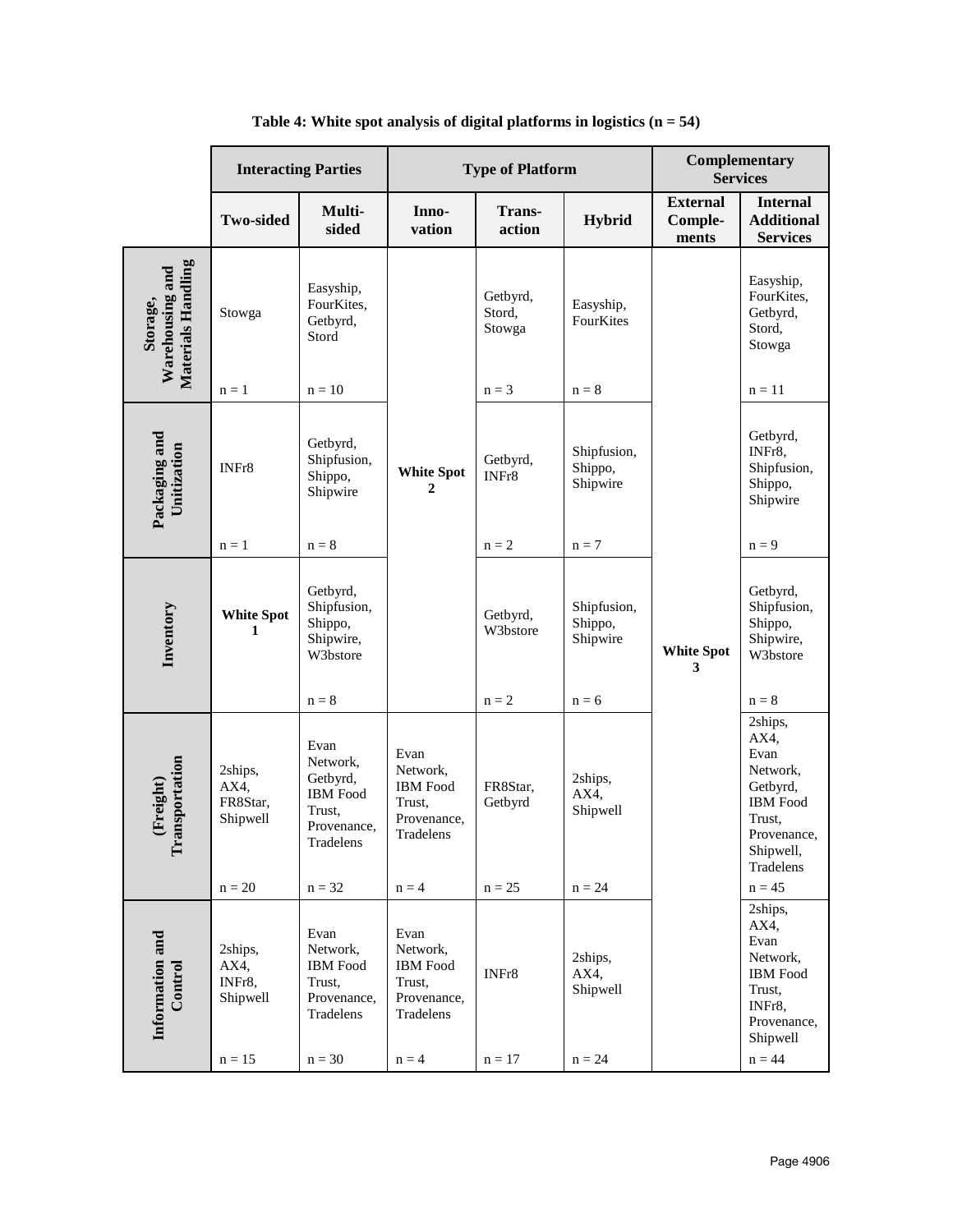For better graphical display, only a limited number of digital platforms was transferred whereas the total number of platforms in the certain category is displayed at the bottom of the cell. In general, platforms can be identified in all logistics dimensions. The most popular platform types are **transportation platforms** followed by information and control.

Thereby, information and control are mostly linked to transport or warehousing.

Most platforms offer additional functions and features such as visibility, tracking and tracing, planning tools or smart data analysis and therefore serve the logistical task of **information and control**. Likewise, a lot of platforms offer services that are related to **warehousing and storage** by either bringing together warehouse providers and storage seekers or offering own warehouses. In addition, **packaging and unitization** is offered along with warehousing or inventory management. Thereby, packaging and unitization tasks can be confined to labelling but also be a part of complete logistics fulfillment service. Along with such fulfillment services, **inventory** planning and monitoring if often provided.

 The majority of the observed platforms can be characterized as **multisided platforms**. Two-sided platforms are mostly found in the dimension of transportation whereas a two-sided inventory platform was not found within the sample at all **(white spot 1)**. However, inventory is mostly an element of general logistics fulfillment platforms and does not really function in isolation. The identified multisided platforms often bring together logistics service providers such as haulage contractors as one market side and sending parties as the other market side. Some platforms add second-party or first-party logistics providers such as simple shippers as a third market side. Most platforms also add warehouses or warehouse providers, too. However, the most common type of multisided platform are **e-commerce service platforms** such as *Getbyrd* or *Shippo*. These are platforms that connect e-commerce shop owners with transportation companies and also provide APIs and integration services for other digital marketplaces such as eBay or e-commerce software providers like Shopify. Other multisided platforms serve the same idea but focus more on B2B end-customers. For example, *FourKites* offers fulfillment services such as transportation via integrated partners, warehouses and also integration into established software systems from SAP, IBM and Oracle. Due to the fact, that most multisided platforms offer **fulfillment services** they appear in all logistical dimensions. Most of these platforms can also be viewed as **hybrid platforms**. They were classified as such when they provided APIs

and software development kits for firms in order to integrate the platform solutions. Consequently, those platforms partially provide software and infrastructure.

However, only few and pure **innovation platforms** could be identified. The platforms identified were assigned to transportation and information and control. In the other dimensions, pure innovation platforms were not found. This leads to the identification of **white spot 2**. Though, all of those platforms labelled as innovation platforms were blockchain-based solutions and thus may be seen as **special cases**. Those blockchain solutions can be seen as innovation platforms in the sense that they provide a technological infrastructure, a network solution based on the **blockchain technology**, upon which other companies participate in a decentralized network-based exchange of information and data. At the same time, blockchain-based platforms could also be viewed as software-as-a-service providers and are therefore somehow ambiguous with respect to the interpretation of platform characteristics.

Closely linked with the underrepresentation of innovation platforms, is the provision of complementary goods and services. None of the identified platforms provide external, complementary services. Although platforms provide APIs or partially software development kits, they do not allow for independent, non-contractual external complementary provision on their very own platform. By complementary provision, especially digital assets such as apps or other digital products in the sense of B2C platforms are meant. To be distinguished therefrom, is the **integration of a third market side** such as another e-commerce platform or a transportation service. The integration of a third market side may enhance the platforms value but is different from complementary goods and service provision in the sense that platform technology is not used in order to provide new and innovative products or services. Providers of complementary goods and services rather compete with each other and try to develop unique, innovative products setting themselves apart from competition [29]. In contrast, transportation services are merely to be distinguished via the price and the availability respectively modality.

Indeed, those platforms that connect e-commerce services with transportation and/or warehousing could rather be seen as complements to the original platforms as e.g. Amazon provides the initial API allowing for integration into its platform. Thus, the open integration of additional (digital) products and services that are externally provided, is not observed within the underlying sample. Consequently, **white**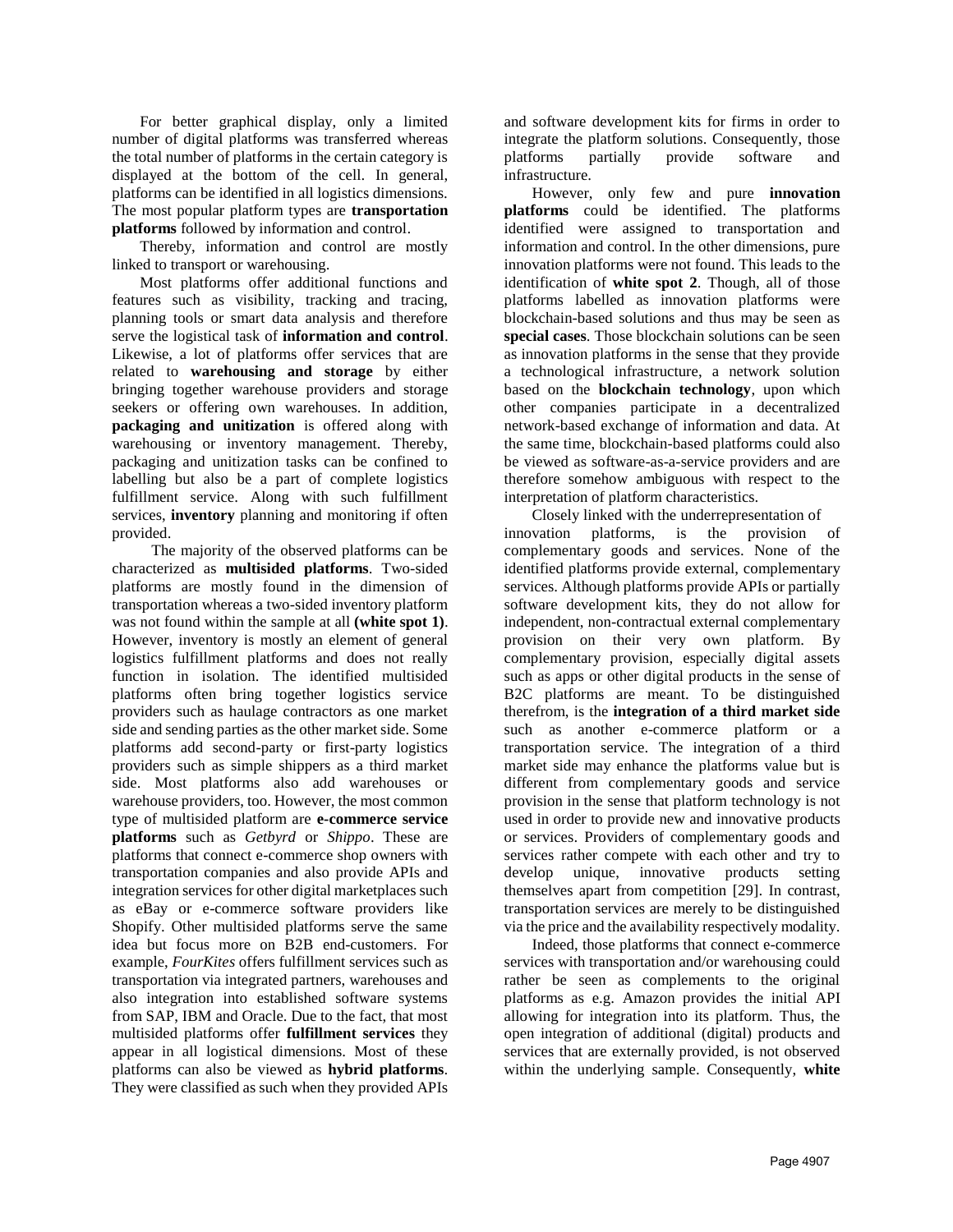**spot 3** is observed in the dimension of **external complements** along all logistics dimensions.

Nevertheless, platforms often offer applications within an app store provided by e.g. Apple or Android or provide additional, distinct services and features such as payment solutions or planning tools. However, these services and applications are either offered by the platform provider itself – eventually even under a different company name but within the same legal entity – or are exclusively integrated and contracted as a third party. Therefore, external provision of digital complementary services in the sense of B2C platforms such as Google, Apple or Philipps Hue where companies, start-up and private developers can build and provide own solutions on that very platform is not observed.

## **5. Discussion**

The identified platforms and their characteristics are in line with e.g. [43] who identified digital transportation marketplaces, global fulfillment, forwarding service platforms and warehousing platforms to be amongst the most common archetypes of digital business models in logistics. Likewise, [18] describe digital forwarding platforms offering a full services in the sense of the fulfillment platforms identified above. In addition, [45] discuss 57 crowdlogistics initiatives, that are mostly digital platforms serving the purposes of freight forwarding and shipping, local delivery and storage. In addition, the underlying white spot analysis also identifies platforms linking fulfillment services with the integration of additional partners such as technology partners or other e-commerce shops. Thereby, those platforms could be viewed as a **complement to the original platform** respectively as a part of the original ecosystem.

However, as already outlined, the integration of external APIs cannot be viewed as an external contribution in the sense of "true" complementary digital services and products. In the sense of B2C- or C2C platforms external complements are provided on a non-contractual, free and now and again decentralized manner allowing for self-evolving ecosystems. Such an integration of external complementary goods and services is not observed in the underlying analysis as indicated by **white spot 2** and **white spot 3**. The low representation of innovation platforms that provide technological building blocks may be strongly linked with the lack of complementary provision. If technology was openly provided, other companies and start-ups could use those technology and build own services and products that could be offered on the original platform. Though,

this kind of exploitation of indirect network effects is not observed within the sample.

Therefore, the white spot analysis may indicate a **lack of transferability** of B2C platform principles towards digital platforms in industrial logistics. However, especially the logistics sector and supply chain management in general entail great potential for joint innovation creation in the context of digital transformation and new technologies such as distributed ledger technologies, IoT and artificial intelligence [36]. Though, retrieved data are mostly processed in a closed manner and constitute an essential aspects of most platform's business model in the sense of providing additional services in the field of information and control.

This may lead to **several conclusions**: On the one hand, B2B platforms could be substantially different from B2C platforms with respect to their ability and willingness to openly share essential technology and data in order to integrate complementary goods and services. Therefore, B2C- or C2C platform principles may not be fully observable in practice respectively may not be transferable. Consequently, it would be necessary to derive new and unique B2B characteristics in order to describe logistics platforms independently from B2C characteristics. On the other hand, it may also be possible that those principles could be transferred but that platform providers fail to fully exploit the potentials for building innovationdriven ecosystems. Possible reasons could be the according complexity of the business model and the evolving ecosystem, the high risk associated with such an openness in a B2B context and the fear of competitive disadvantages [46, 47].

## **6. Conclusion, Limitations and Outlook**

The underlying paper **contributes** to the discussion of digital platforms in the context of logistics by explicitly addressing the question whether principles of B2C platforms can be observed in the context of B2B logistics platforms. Thereby, the paper identifies a gap with respect to innovation platforms, digital complements and the related indirect network effects. Thus, the respective white spot analysis provides a first indicator that not all platform principles of B2C platforms can be easily observed respectively be applied in order to describe logistics platforms in a B2B context. In specific, the white spot analysis indicates that innovation platforms are underrepresented and that digital B2B platforms in logistics might be unable to openly integrate complementary digital assets. However, the paper is subject to **limitations**. At first, the underlying sample only consist of 54 platforms and the classification with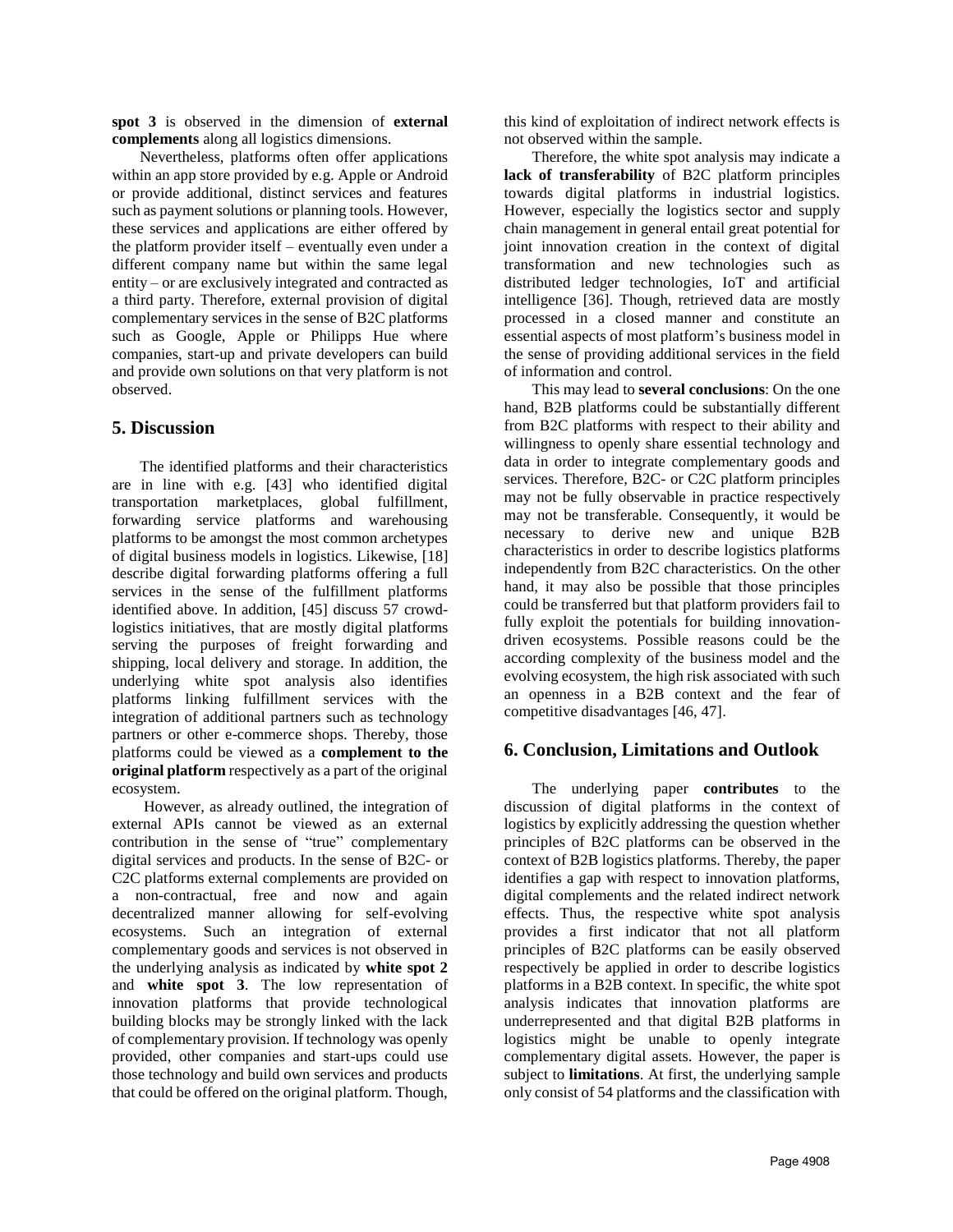respect to complementary goods and services might be interpreted differently. Likewise, the sample mainly focused on digital platforms in the assigned logistical dimensions. Other platforms could eventually be found in the dimensions of IoT platforms, supply chain management or blockchain. However, blockchainplatforms constitute a special case and need separate considerations as the general platform characteristics discussed may actually not be fully applicable due to the overall discussion of decentralization and blockchain as remover of intermediaries.

Building upon the underlying findings, **further research** in the field of logistics platforms is recommended. At first, more platforms could be examined in order to check the robustness of the white spot analysis. Furthermore, the analysis and discussion of complements together with innovation platforms with respect to B2B logistics platforms has great potential for further research. Finally, the discussion whether B2C principles are sufficient to describe B2B platforms or whether own principles need to be derived should be continued by confronting empirical evidence with theoretical foundations for logistics and supply chain management.

#### **7. Acknowledgement**

This research was supported by the "Silicon Economy Logistics Ecosystem" funded by the German Federal Ministry of Transport and Digital Infrastructure.

#### **8. References**

[1] Henten, H.A. and M.I. Windekilde, "Transaction costs and the sharing economy", INFO, 18(1), 2016, pp. 1–15.

[2] Gawer, A., "Digital platforms' boundaries: The interplay of firm scope, platform sides, and digital interfaces", Long Range Planning, 2020, p. 102045.

[3] Loux, P., M. Aubry, S. Tran, and E. Baudoin, "Multisided platforms in B2B contexts: The role of affiliation costs and interdependencies in adoption decisions", Industrial Marketing Management, 84, 2020, pp. 212–223.

[4] Tian, J., J. Vanderstraeten, P. Matthyssens, and L. Shen, "Developing and leveraging platforms in a traditional industry: An orchestration and co-creation perspective", Industrial Marketing Management, 92, 2021, pp. 14–33.

[5] Abendroth, J., L. Riefle, and C. Benz, Opening the Black Box of Digital B2B Co-Creation Platforms: A Taxonomy, 2021.

[6] Svahn, F., L. Mathiassen, and R. Lindgren, "Embracing Digital Innovation in Incumbent Firms: How Volvo Cars Managed Competing Concerns", MIS Quarterly, 41(1), 2017, pp. 239–253.

[7] Dattée, B., O. Alexy, and E. Autio, "Maneuvering in Poor Visibility: How Firms Play the Ecosystem Game when Uncertainty is High", Academy of Management Journal, 61(2), 2018, pp. 466–498.

[8] Lingens, B., L. Miehé, and O. Gassmann, "The ecosystem blueprint: How firms shape the design of an ecosystem according to the surrounding conditions", Long Range Planning, 2020, p. 102043.

[9] Hofmann, E. and F. Osterwalder, "Third-Party Logistics Providers in the Digital Age: Towards a New Competitive Arena?", Logistics, 1(2), 2017, p. 9.

[10] Atasoy, B., F. Schulte, and A. Steenkamp, "Platform-Based Collaborative Routing using Dynamic Prices as Incentives", Transportation Research Record: Journal of the Transportation Research Board, 2674(10), 2020, pp. 670– 679.

[11] Gruchmann, T., N. Pratt, J. Eiten, and A. Melkonyan, "4PL Digital Business Models in Sea Freight Logistics: The Case of FreightHub", Logistics, 4(2), 2020, p. 10.

[12] Agus, A.A., G. Yudoko, N. Mulyono, and T. Imaniya, "E-commerce Platform Performance, Digital Marketing and Supply Chain Capabilities", International Research Journal of Business Studies, 13, 2020, pp. 63–80.

[13] Zhang, M., G.Q. Huang, S.X. Xu, and Z. Zhao, "Optimization based transportation service trading in B2B ecommerce logistics", Journal of Intelligent Manufacturing, 30(7), 2019, pp. 2603–2619.

[14] Zhang, M., S. Pratap, G.Q. Huang, and Z. Zhao, "Optimal collaborative transportation service trading in B2B e-commerce logistics", International Journal of Production Research, 55(18), 2017, pp. 5485–5501.

[15] Rosano, M., C.G. Demartini, F. Lamberti, and G. Perboli, "A mobile platform for collaborative urban freight transportation", Transportation Research Procedia, 30, 2018, pp. 14–22.

[16] Schramm, H.-J., C.N. Czaja, M. Dittrich, and M. Mentschel, "Current Advancements of and Future Developments for Fourth Party Logistics in a Digital Future", Logistics, 3(1), 2019, p. 7.

[17] Haas, J. and M. Seiter, Selecting the right platform – the perspective of logistics service providers, Proceedings of the Hamburg International Conference of Logistics (HICL)(29), 2020.

[18] Mikl, J., D.M. Herold, M. Ćwiklicki, and S. Kummer, "The impact of digital logistics start-ups on incumbent firms : a business model perspective", The International Journal of Logistics Management, ahead-of-print(ahead-of-print), 2020, p. 1.

[19] Katz, M.L. and C. Shapiro, "Network Externalities, Competition, and Compatibility", The American Economic Review, 75(3), 1985, pp. 424–440.

[20] Katz, M.L. and C. Shapiro, "Systems Competition and Network Effects", Journal of Economic Perspectives, 8(2), 1994, pp. 93–115.

[21] Gawer, A. and M.A. Cusumano, "Industry Platforms and Ecosystem Innovation", Journal of Product Innovation Management, 31(3), 2014, pp. 417–433.

[22] McIntyre, D.P. and A. Srinivasan, "Networks, platforms, and strategy: Emerging views and next steps", Strategic Management Journal, 38(1), 2017, pp. 141–160.

[23] Hilbolling, S., H. Berends, F. Deken, and P. Tuertscher, "Complementors as connectors: managing open innovation